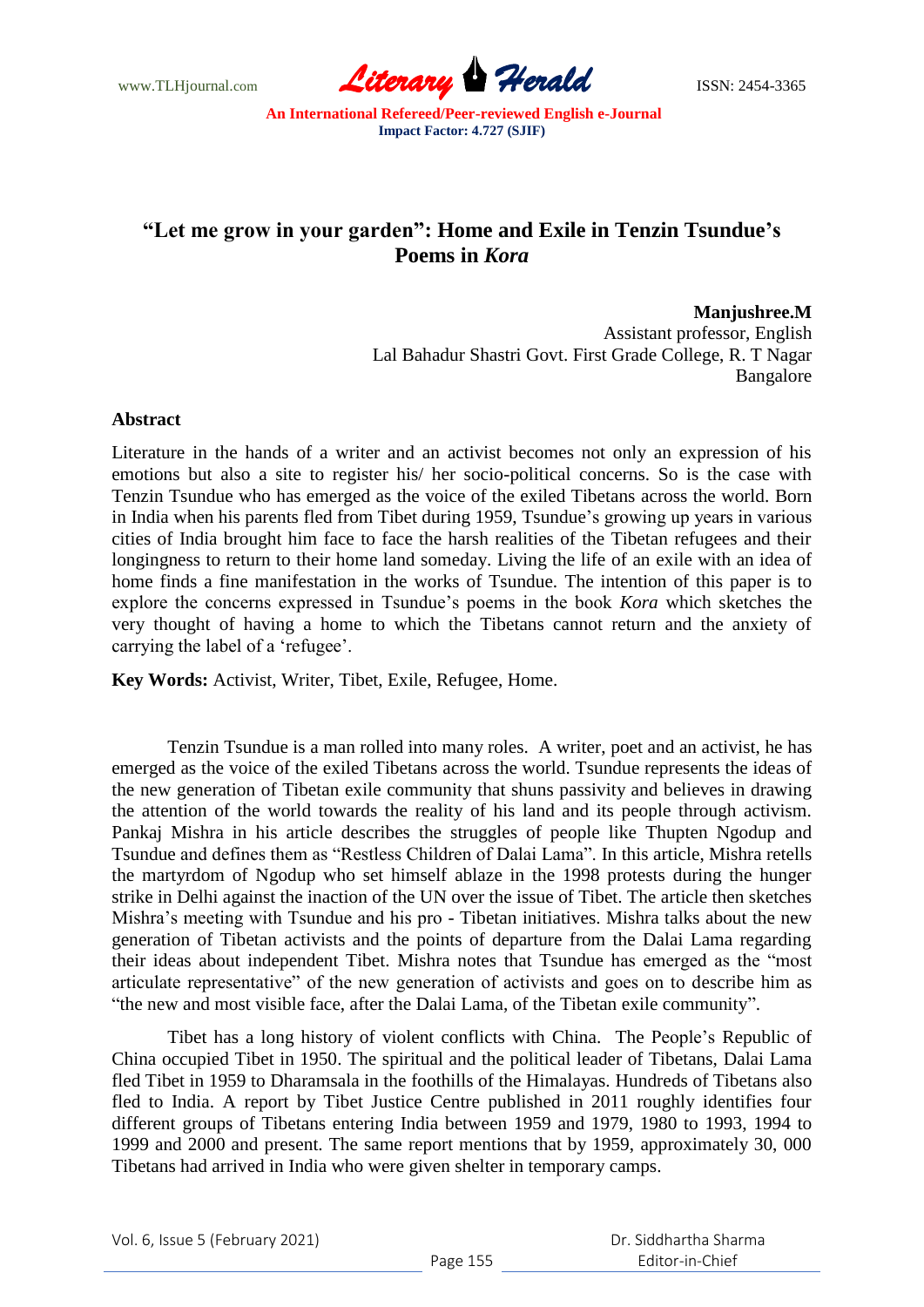

Tenzin Tsundue"s parents too left their country in 1959 and worked as road construction labourers in the Himalayas similar to other Tibetans who had left their countries in search of safe land. Tsundue studied at various places in India including Dharmsala, Chennai and Mumbai. Tsundue"s growing up years in various cities of India brought him face to face with the harsh realities of the Tibetan refugees and their longingness to return to their homelands someday. As a student, he was actively involved in Tibetan Independence Movement that strongly demanded freedom of Tibet from China. He caught worldwide attention for his daring protests against China during the visit of the Chinese Premiers Zhu Rongji to Mumbai in 2002 and Wen Jiabo to Bangalore in 2005. His fight for the freedom of his land is symbolised in the red band that he wears around his head as a mark of protest against Chinese aggression.

The main intention of this paper, however, is not to sketch the political activism and ideology of Tenzin Tsundue. Rather, the focus is on his writings that undoubtedly stems from his passion for his land. Tsundue"s works like *Crossing the Border*, *Kora* and *Semshook* have made him an established writer and won him the Outlook - Picador Award for non - fiction. The purpose of this paper is to explore the concerns expressed in Tsundue"s second book *Kora* which is basically a collection of some of his stories and poems. The text captures the imagination of the readers at once with its deceptive simplicity and profundity. The stories and the poems talk about the apprehensions of the Tibetans who are displaced from their homelands and are forced to seek refuge elsewhere. The present paper makes an attempt to revisit the poems in *Kora* which poignantly sketches the very thought of having a home to which the Tibetans cannot return and the anxiety of carrying the label of a "refugee". The ideas culminate to provide substantial theme for literature as Homi Bhabha"s observes in *The Location of Culture,* 

Where, once, the transmission of national traditions was the major theme of a world literature, perhaps we can now suggest that transnational histories of migrants, the colonized or political refugees - these border and frontier conditions - may be the terrains of world literature.

Living the life of an exile with an idea of home finds fine expression in the poems collected in *Kora*. For a refugee or an exile, 'Home' is not only a physical space that exists somewhere but it also becomes a space that instils collective memories and belongingness. The poem *Horizon* evokes this very notion of home. The poem begins with a note of leaving the home land and ends with the hope that one day "you may need to come home again". The poem *Losar Greeting* is addressed to his sister wherein the poet tells his sister to say an "extra prayer" this Losar that they would celebrate the next Losar back in Lhasa. The poet tries to prepare his sister both mentally and physically that they will soon be going back to their home land. He asks her to learn "extra lesson" in her school so that she can teach the children in Tibet when they go back. He wants her to grow well in the "borrowed garden", the phrase he uses to describe the land of exile. *A Personal Reconnaissance* traces the feeling of seeing his homeland from Ladakh, taking his first step on Tibet land, and the feeling associated with touching the soil for the first time. He states that he could hardly make any difference between his home land and the northern plains of India as there exists no differences between the two territories. The poem, *A Proposal* is an appeal to the world to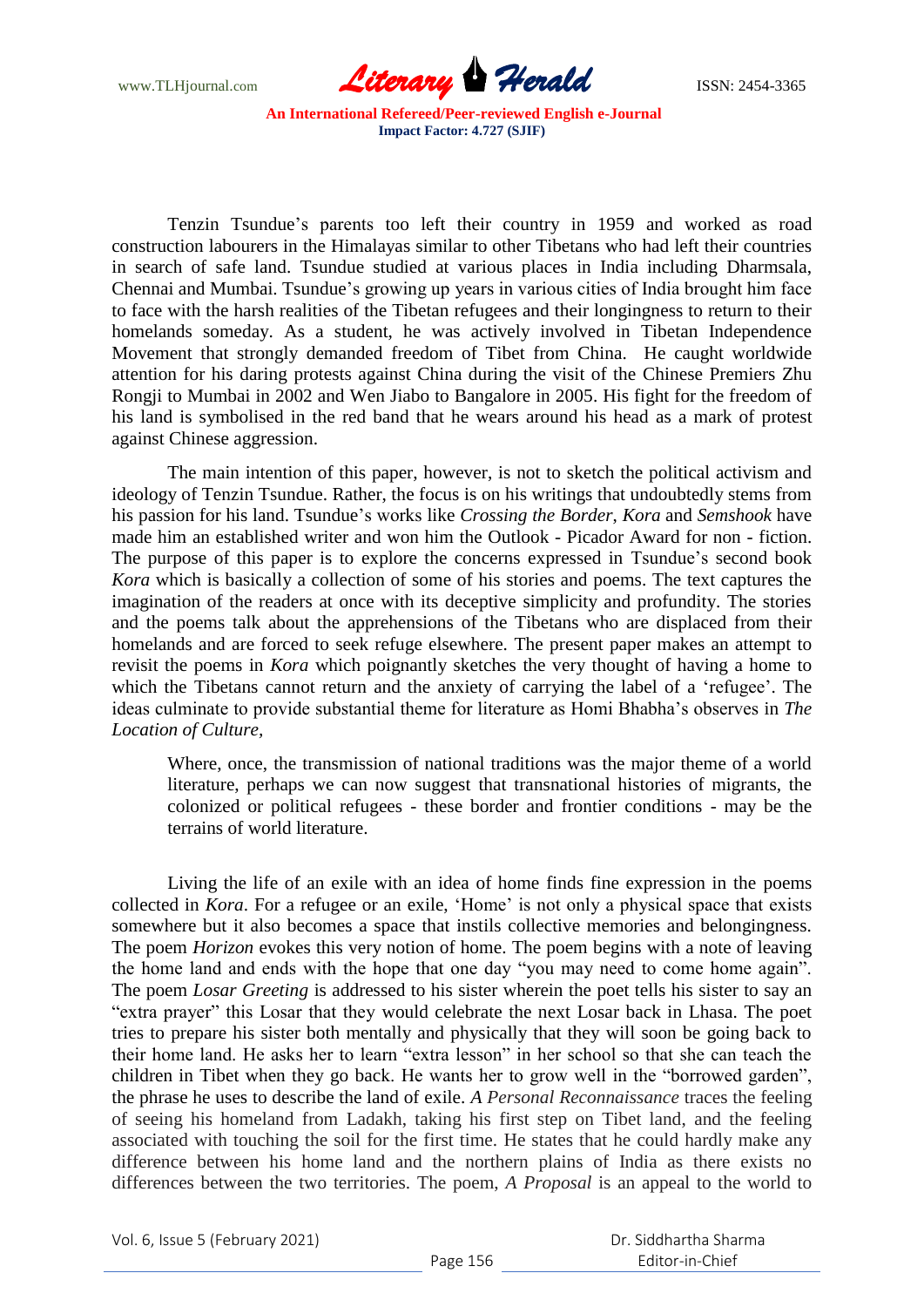www.TLHjournal.com **Literary Herald Herald ISSN: 2454-3365** 

take him and the Tibetan refugees like him "in". He earnestly places a proposal "let me grow in your garden". He announces that he is resting in the doorstep and waiting to be let in. This corresponds to the condition of the Tibetan refugees and dislocation which Amitav Ghosh calls as a "terrible displacement". As displaced masses, they are uprooted, forced to undertake the arduous journey from their lands and come down into the slums of the cities like Delhi, Mumbai etc.

The most conspicuous poem in this collection is *My Tibetanness* that sketches the manner in which the world treats the Tibetan refugees. They have been in exile for thirty-nine years and yet no nation "supports" them. They are treated as "people of lost country" and are "the world"s sympathy stock". Tsundue draws our attention towards how Tibet is stereotyped as the land of "serene monks and bubbly traditionalists". He talks about his unsettling identity as "Indian - Tibetan" indicating that he is a foreigner born in India. But he asserts that he is "more of an Indian except for his chinky Tibetan face". He sadly admits that people who want to know his identity ask him whether he is a Nepali, Chinese, Thai, Japanese, Naga, Manipuri. But never ever he has come across anyone asking him the question whether he is a Tibetan? The lines explicitly suggest that Tibet does not exist for the world at all. The concluding lines enhance the effect of the poem wherein he asserts that he is a Tibetan who is not from Tibet and who had never been to Tibet and yet he dreams of dying there in Tibet.

Tsundue"s birth and growing up years as a refugee in India gets reflected in *Refugee.*  Here, he echoes his teacher's statement that the letter 'R' is "embossed" on his forehead. The label of 'refugee' is so deeply imprinted that it resists all attempts to erase it. He also tells that he is "born refugee" who knows three tongues. Amidst Hindi and English, Tibetan remains his mother tongue and the letter 'R' could also be read as 'RANGZEN' that means freedom. His one more poem, *The Tibetan in Mumbai* offers a glimpse of the kind of life that the Tibetans lead in Mumbai. The very first line announces that a Tibetan in Mumbai is not at all a "foreigner". He is a cook in some Chinese hotel and people presume that he must be someone who has run away from Beijing. The sight of Tibetan selling sweaters in the hot summer is common in the Parel Bridge area and people assume that he must be some retired Bahadur. Tibetans could be seen selling sweaters in all seasons on the streets in Indian cities. A Tibetan in Mumbai can speak "Bambaya Hindi", likes to flip the pages of Mid - day and loves to listen to FM. But he cannot expect listening to Tibetan song. Like any ordinary worker, a Tibetan in Mumbai catches a bus in the signal, walks through dark gullies and rests in his Kholi. A Tibetan in Mumbai too has emotions like anyone. He becomes angry when people make him a laughing stock. However, with the passage of time, the Tibetan in Mumbai is now "tired". He is tired of protest marches, sitting in the dust on the roadside and selling sweaters since past forty years. He is tired of eating dal and grazing cows in Karnataka. He is tired of living in Tibetan colonies. He is "tired of fighting for the country" that he has never seen and never visited. These lines indicate that though Tibetans have been living in Mumbai since many years, they have no identity.

*Betrayal* is a poem that swiftly describes the conflict of a fighter who is also a Buddhist. The poet states that he is torn between admiration towards his father who died defending the home and the central philosophy of Buddhism that underlines peace and non violence. Though he wants to fight like his father for his country, he is made to forgive his enemy which in turn amounts to betraying his father who sacrificed his life for a cause. *I Am a Terrorist* presents an angry tone where the poet ironically hints at the labels the world uses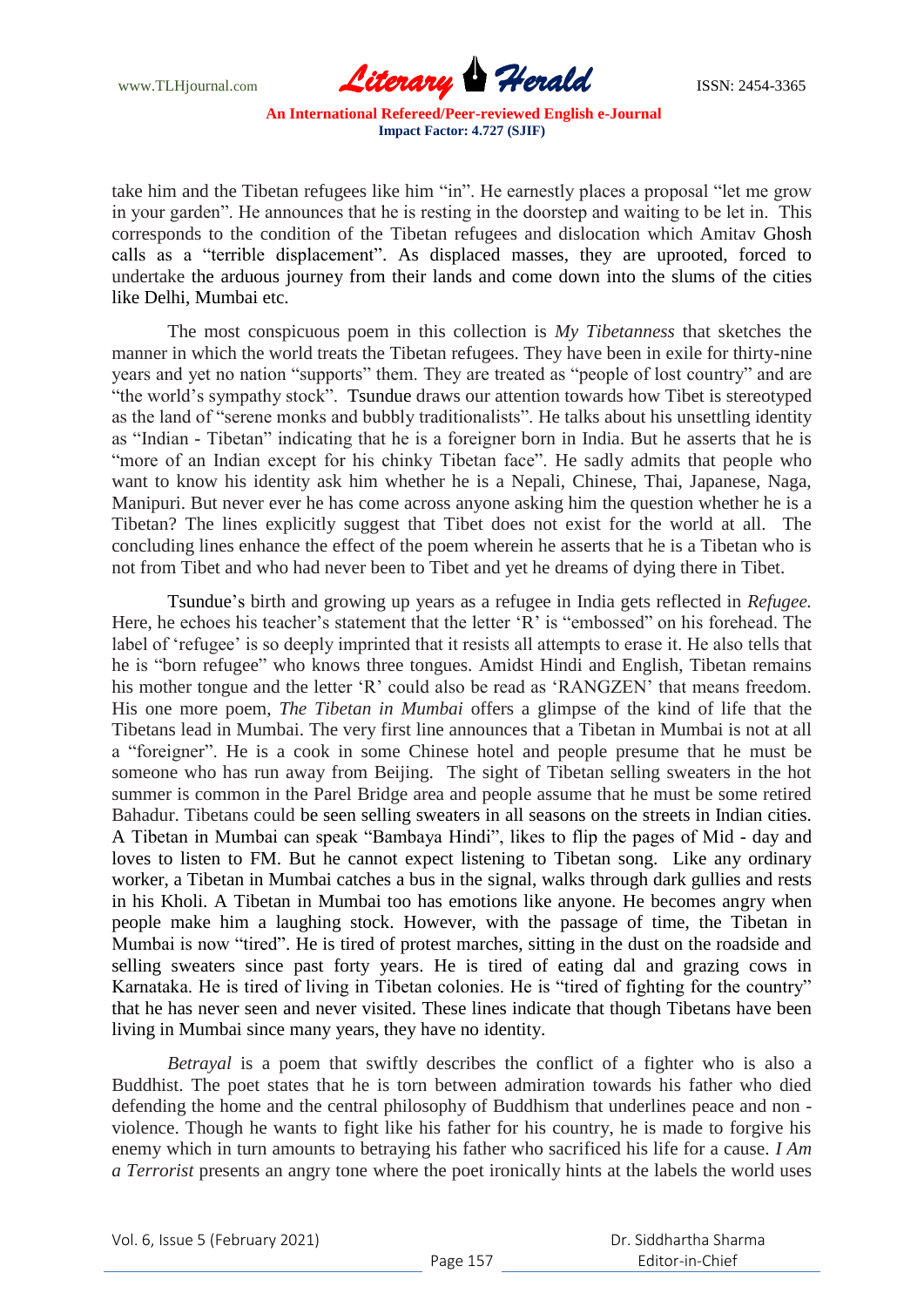

to describe fighters and activists like him as terrorists. The world considers them as "humiliation" and a "shame" and therefore he demands that he should be shot down. *When It Rains in Dharamsala* is one more poem that describes his life under the tin roof of a rented room in Dharmsala and its plight during the monsoons. With the rains pouring heavily, his room becomes an "island nation" with his notes on freedom and his prison days surging to the surface like a "sudden recovery of a forgotten memory". The rains in Dharmsala bring back the memory of his home land. The rains become a way to vent his emotion that he cannot live and cry like his room which is already wet. He announces that he has cried enough already in the prisons and in the "moments of despair" and now it is time for action. He knows for sure that there must be "some way out". The poem does not offer any solutions on how to come out of such a situation to which the Tibetan refugees are put in. But ends on a hope and determination that there must be some way out to revive the forgotten memory of his land and get back to Tibet. In *Pedro's Flute*, he makes a very sensitive observation that the whistling sound produced by the flute "turns into small needle arrows" that reaches the ears of even the owls that have hairs in their ears and sting even their hearts. The implicit idea becomes clear that the sad song that is being played in the flute does not reach the ears of the people and sting their hearts. *Exile House* once again evokes the idea of home. He states that his exiled home has become his home now with its roots grown and the fences turning into little forests. His exiled home was meant to be a temporary shelter. But they have been living in this temporary shelter for many years that it seems to have become his home now to such an extent that he cannot even tell his children where they actually came from. The poem hints at the feeling of finding a home somewhere else away from the home.

An interesting aspect emerges in these poems. The poems not only construe the idea of home in the eyes of an exile or a refugee and evokes the feeling of return. But they also sketch the courage, resilience and survival spirit of the Tibetan communities in "unlikely place" as noted by Ghosh, "It was an unlikely place, but Tibetans seem to have a talent for surviving on unlikely terrain". Ghosh, in his essay 'Tibetan Dinner' states that ever since Chinese invasion, many refugee colonies of Tibetans have "sprung" up in India. He observes that they sell woollen goods in "unexpected places" like Trivendrum where people hardly wear woollen clothes due to high temperature. He talks about the Tibetan stall that he saw near Jama masjid in Delhi during a bus journey. He tells that the two Tibetan women sat there knitting and bargaining with their customers in broken Hindi. The crowd that had gathered around them seemed to him like having gathered to pay them a "tribute to their courage and resilience". In the same essay, Ghosh talks about holding celebrity dinner parties for the cause of Tibet as it often happens in the cities like New York and sums up his point stating, "It cannot be easy to celebrate the commodification of one"s own suffering". He hints at the mindset of the Tibetans who do not want Tibet and their suffering to be commodified or exoticised. Rather, they would prefer leading a life of courage and resilience both at home and away from home.

*Kora*, thus offers an insider's observations of Tibetan communities in India through an activist and writer"s perspectives. Literary text becomes a terrain for Tenzin Tsundue to register his protest against the oppression, appeal to be taken in and longingness to go "home" soon.